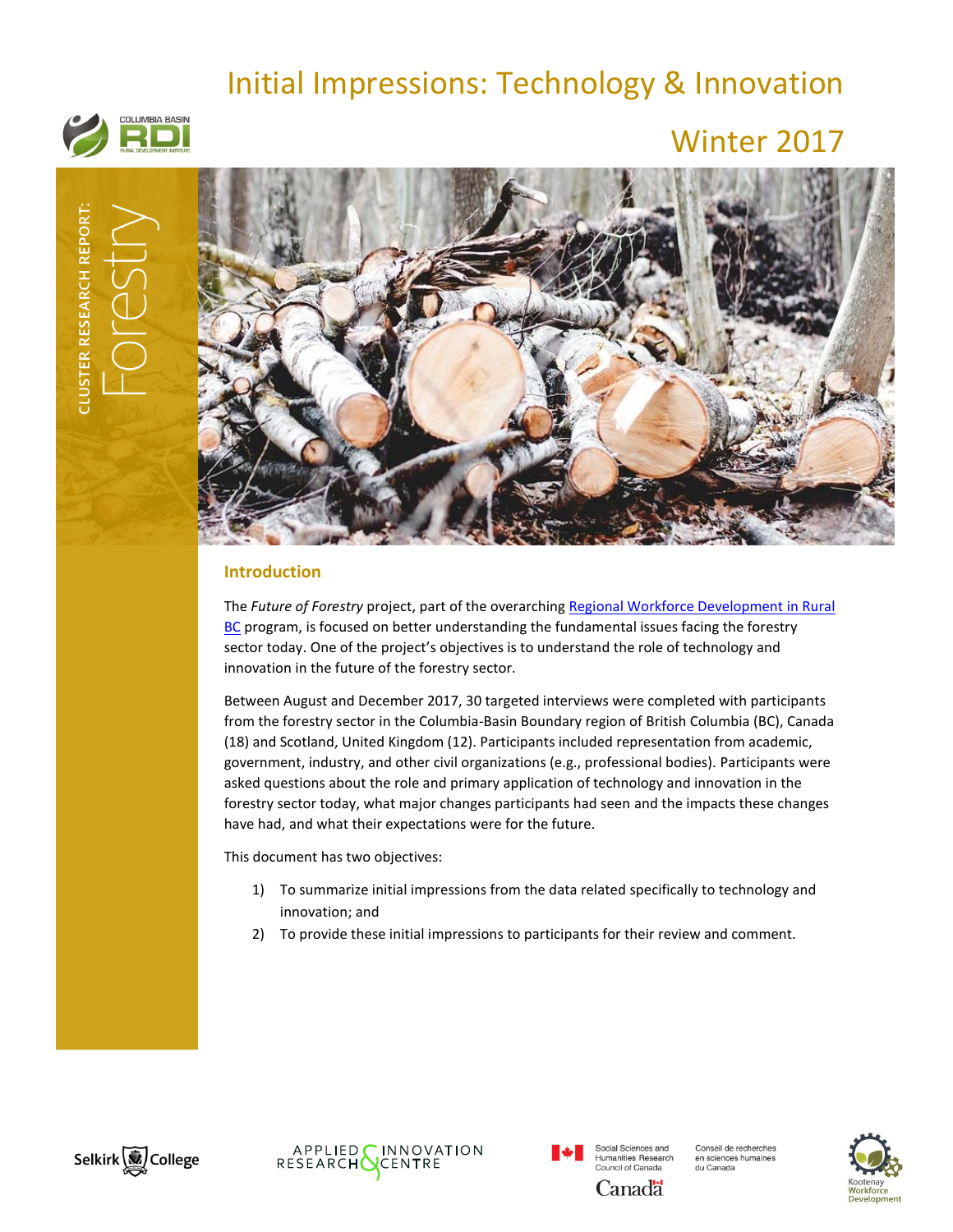## **Technology & Innovation at All Stages**

Data collected shows a broad range of applications of technology and innovation across forestry, from seed to board and beyond. Below is an overview of the major applications discussed.

#### **Planning & Management**

Planning and management was the most commonly cited application of technology and innovation in the forestry sector. This was also where many participants felt they had seen the greatest changes over their careers. Comments reflected a range of uses related to the planning and management of a sustainable resource, including data collection, inventory (e.g., land type and species classification), assessment, modelling, and forecasting. Examples of technology included GPS, GIS and other mapping software, remote sensing, and UAVs.

#### **Silviculture**

A small number of participants focused on the application of technology and innovation to silviculture. These comments typically focused on stand management and inventory (e.g., use of remote sensing), however participants also noted innovation relating to genetic modification of trees (e.g., disease resistance, growth speed), and use of technology and innovative processes to decrease restocking costs and improve stand management.

#### **Harvesting**

Harvesting was widely recognized by participants as having undergone a number of changes related to technology and innovation. The two most commonly noted changes related to 1) harvesting method (e.g., increased mechanization, computerization of machines, and "smart" technology), and 2) harvesting location (e.g., the use of advanced technology to support safe harvesting on steep slopes). Applications relating to the grading and scaling of timber were noted, as was the potential related to use of residual fibre (e.g., on site chipping).

#### **Processing**

Next to planning and management, the most common comments related to changes in processing as a result of technology and innovation. The majority of these comments related to how mechanization and computerization have enhanced both the quantity and quality of outputs. For example, scanning and modelling technology to assess timber for it's quality and strength. Beyond simple mechanization, computerization and "smart" technology that gathers and analyses data was credited for optimization of operations.

#### **End Use**

Discussions related to the end use of outputs included developing new products, as well as targeting new markets. In BC the majority of such comments related to residual fibre and the potential for technology and innovation - both new and transferred from other places - to turn the residual fibre that is often seen as waste into an economic opportunity. A number of participants in Scotland discussed opportunities related to glued laminated timber and crosslaminated timber, and how these and other composite products will impact construction industries and enhance the potential applications of timber.

#### **Training & Education**

Many comments related to changing skills within the workforce (see Key Themes: Resourcing & Workforce below). However, there were also comments from participants relating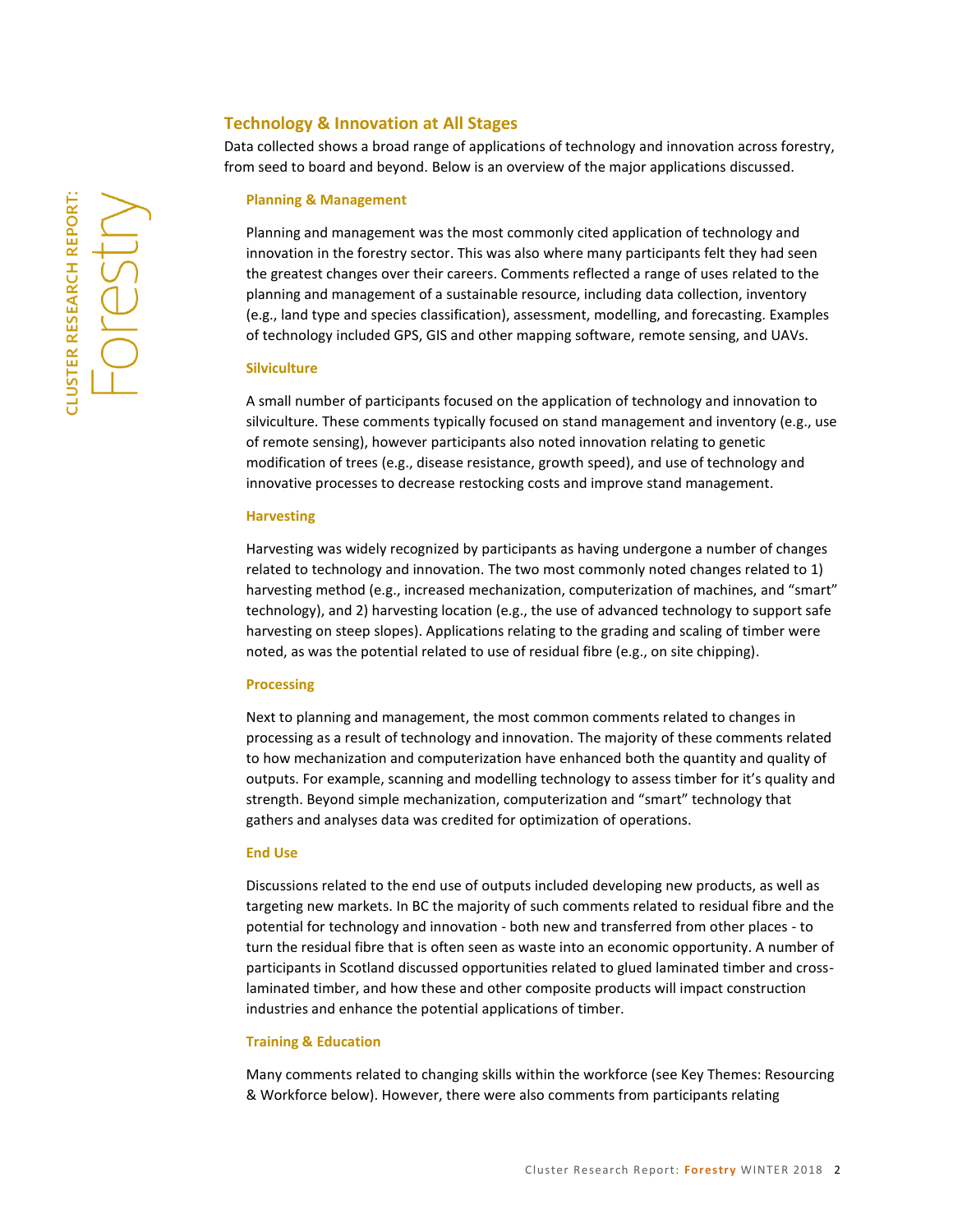**LLUSTER RESEARCH REPORT:** -Ores specifically to the use of technology in training and education. Multiple participants noted that there is a need to highlight the high tech nature of the sector in recruitment, something many participants felt was not well understood by the general public. Another application of technology related directly to training and the ability to use technology (e.g., virtual reality) to help create "real world" training experiences. Lastly, many interviewees noted that the fast pace of change makes it difficult to develop and execute technology specific curriculum.

#### **General**

There were three other groups of comments that came up repeatedly in terms of application of technology and innovation to each of the elements discussed above: safety, transportation, and communication. Safety was one of the dominant topics related to technology and innovation. The ability to create a safer working environment was seen as a major improvement within the sector (see Key Themes: Safety). Transportation was noted by several participants as change they expect when looking to the future, particularly with consideration of self driving vehicles and electric vehicles. Lastly, technology (e.g., social media) was noted as an important tool for facilitating communication and engagement.

## **Key Themes**

Four themes, or overarching groups of related topics, were identified related to the role of innovation and technology in the forest sector. These four themes were present in responses to multiple questions, not just those related directly to technology and innovation.

#### **Safety**

As noted above, safety is a critical part of the conversation related to technology and innovation. Participant responses clearly reflected that worker safety was as a major driver and benefit of the use of technology and innovation. Examples provided included enhanced safety related to lone or remote working, whether through the elimination of remote working all together or through advanced communication technology. Also noted was the application of mechanization to reduce or eliminate dangerous jobs, and innovations related to personal protective gear to enhance working conditions. Improvements in safety link directly to other themes like Efficiency (e.g., reduction of lost time injury) and Resourcing & Workforce.

#### **Efficiency**

After safety, efficiency was noted by the majority of interviewees as a key driver, influencing factor, and benefit of technology and innovation. Participants commented that enhancing efficiency is increasingly important as the sector faces greater competition. Comments on efficiency related to both gains and savings. Gains noted by participants included increased productivity, increased value per hectare, and increased profits. Common savings noted were decreased labour costs, decreased waste, and reduced environmental footprint.

Beyond the above is the efficiency that comes through enhanced intelligence associated with technology and information. Data collection related to landscape information (e.g., remote sensing, UAVs) as well as harvesting and processing (e.g., computerized data collection in new machines) was universally noted as providing better information, often in real time. While this was noted as a potential challenge due to having more data to process (see Resourcing and Workforce), participants noted the ability for this increased amount and quality of information to support decision making, to allow agencies to better target scarce resources, to identify areas for improvement, and to make better predictions related to the resource and outputs.